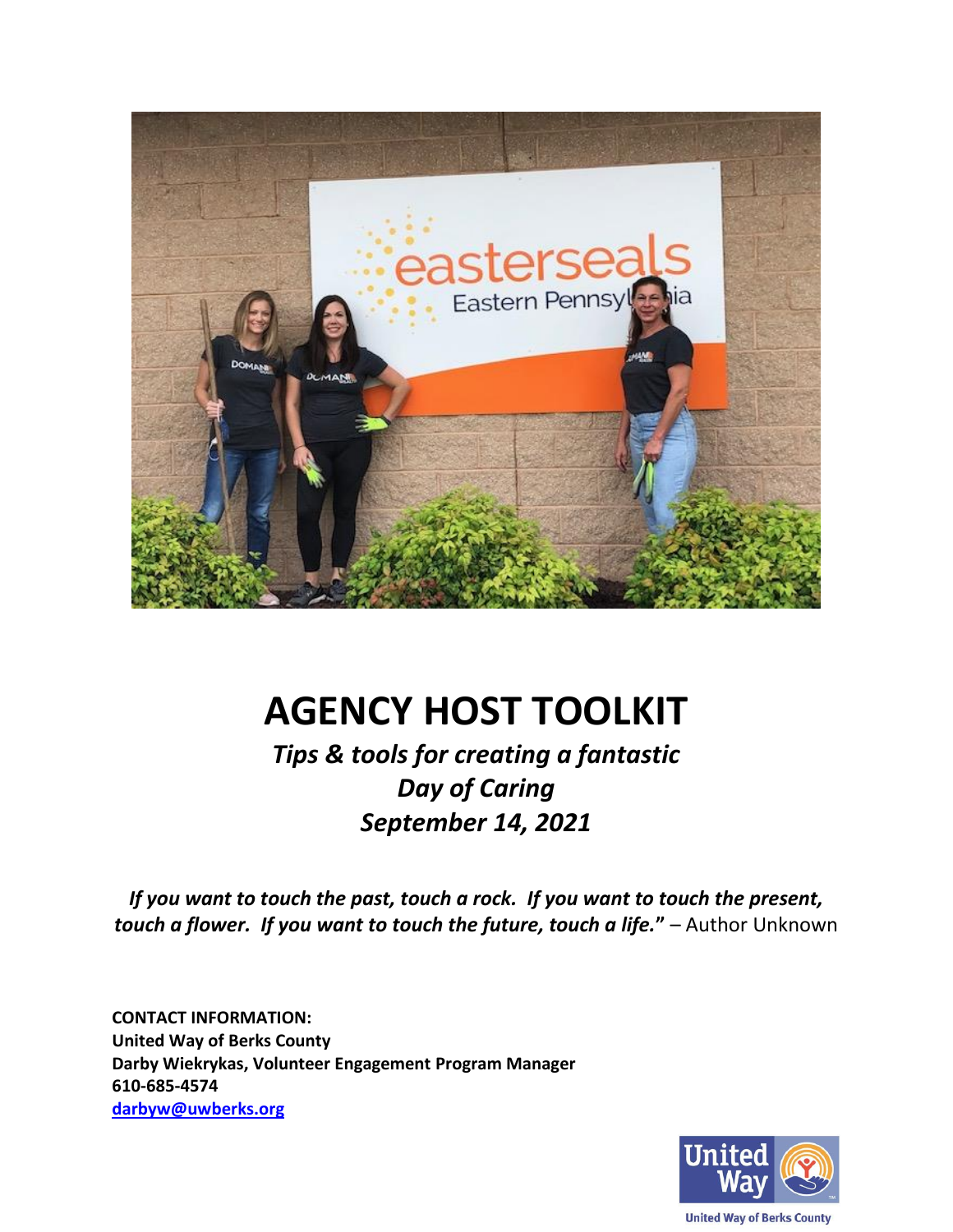

Subject: **Day of Caring September 14, 2021** 



United Way of Berks County is excited to announce

that our Annual Day of Caring, which promotes volunteerism, community spirit, and unity, will be held **Tuesday, September 14, 2021.**

**Now more than ever**, we want to engage company employees and community members in a meaningful yet fun-filled day of volunteer activities that bring us together to build a better community for all. Volunteers from businesses sign up and choose projects that benefit nonprofit organizations throughout the county. Volunteers are looking for projects that are hands-on, can directly impact the clients served, and can walk away feeling useful and that they have made a difference.

**PLEASE be mindful when posting projects that volunteers will need to maintain social distance while volunteering and indicate if you have a mask policy necessary to maintain health and safety. Hand sanitizer should also be available.** 

**A Day of Caring volunteer waiver form will be sent later if your agency decides to participate.**

What is the **benefit** to your agency?

- Showcase your agency and services to your volunteer team and Berks County
- Positive experience for your Staff and Board of Directors
- Peoplepower to complete needed projects
- Gain additional resources your agency has the opportunity to potentially receive wish list items and new volunteers for future projects
- Media exposure United Way of Berks County advises all local media outlets of Day of Caring programs which are highlighted each year in the Reading Eagle and Channel 69 News
- Easy project management United Way will work with you to develop rewarding projects that benefit staff, clients and volunteers
- Your participation will demonstrate the community partnership between your agency and United Way of Berks County

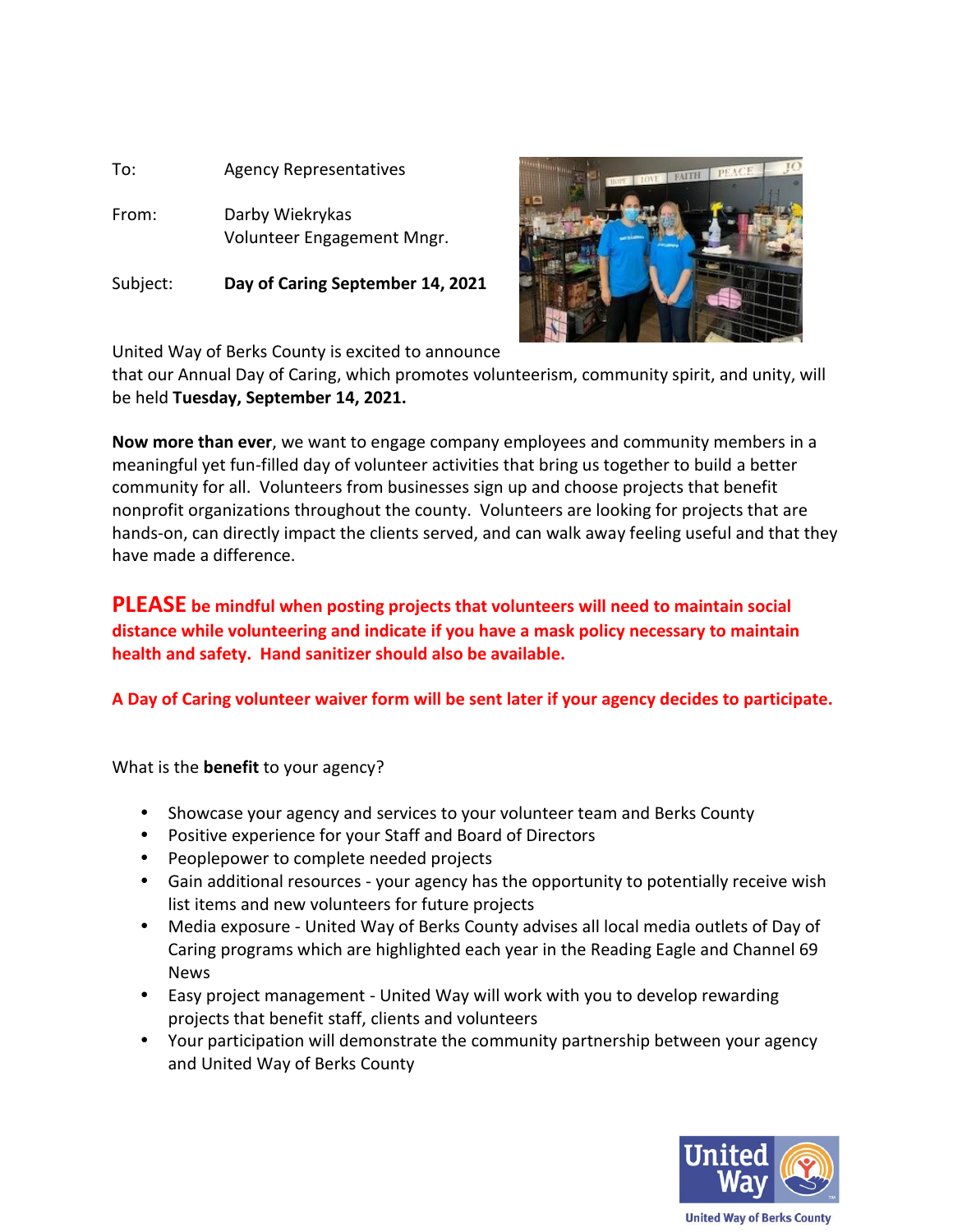## **GENERAL INFORMATION…**

- Volunteers will be available for a full-day 9:00 am 3:00 pm project OR possibly a half day.
- Please register your project(s) no later than **August 6, 2021. Companies will begin registering for project(s) August 9, 2021.**
- If your agency is not registered in eVolunteer, see the "Registering in eVolunteer Website" page.
- If your agency is registered and ready to submit a project for Day of Caring, see "**Post a Day of Caring Project".**
- In the event of rain, it is up to the agency to decide whether or not the project can reasonably be accomplished. See "What if it Rains."



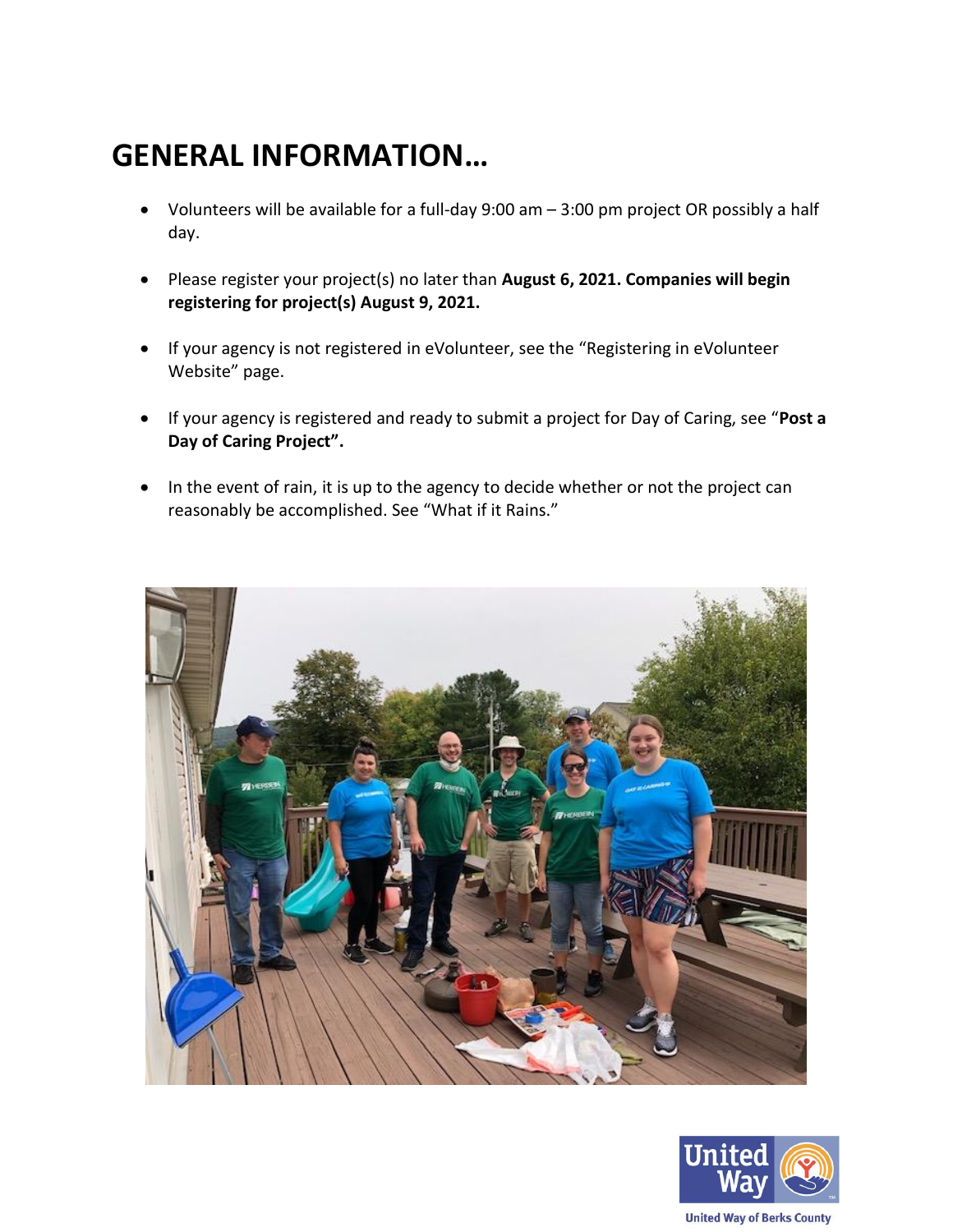## **PROJECT PLANNING**

If you can dream it, it's very possible someone can do it! As a community partner, we would like you to identify opportunities at your organization where skilled and unskilled volunteers can use their time and talent. **Remember, you don't have to be a partner agency**; the only requirement is that you are a non-profit organization, school, city or county agency in Berks County.

Consider your ongoing volunteer needs and see how they may be adapted to involve Day of Caring volunteers. Some groups want to participate but are not able to allow an entire staff to volunteer.

- Meet with your staff and volunteers to discuss potential project ideas
- Identify appropriate projects
- Compile information for each project including:
	- Details
	- Skills required of volunteers
	- Number of volunteers needed **– some companies might request to volunteer with just their company employees**
	- Timeframe of project (i.e. ½ day or full day)
- Appoint staff to oversee project as Project Coordinator(s)
- Obtain permits or approvals, if necessary
- Consider lunch provisions for volunteers **lunches must be individual packaged**
- Assess risks and ensure safety plan is in place for each project
- Identify inclement weather plans and if appropriate, alternate projects





**United Way of Berks County**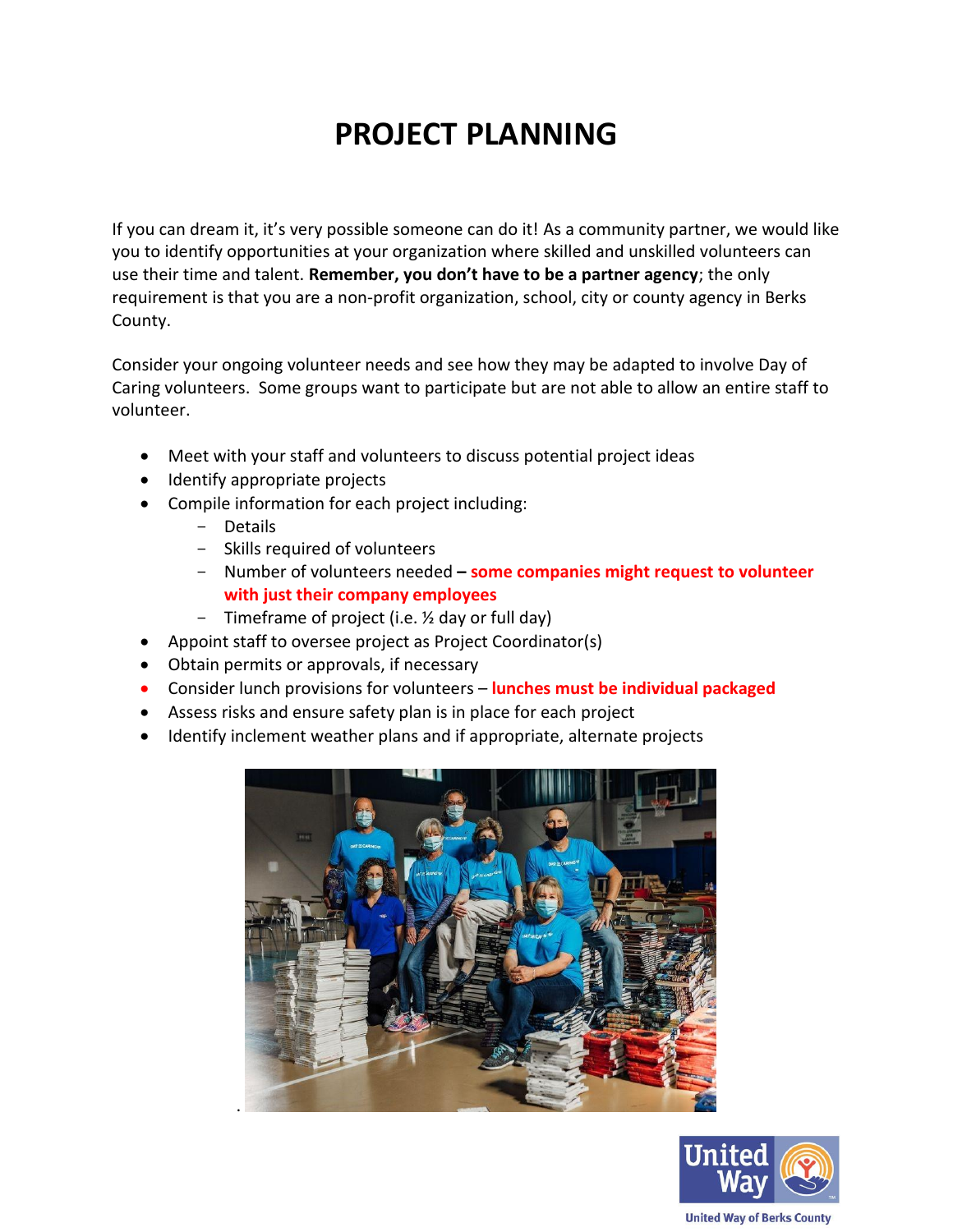## **PROJECT IDEAS**

What were you talking about when you said, "I wish we had the time, resources, volunteers to…" This could be the chance to make it happen.

Here are a few additional thoughts to get the ideas flowing:

- **Projects** which address **Education**, **Financial Stability**, **Health** or **Safety Net Services**
- **Maintenance/beautificatio n**: mulching, weeding,



creating new flower beds, planting grass seed, pruning bushes/trees, planting flowers, raking leaves, mowing grass, river/stream clean up, trail building/clearing, any type of fall clean-up, cleaning at a day care center

- **Painting**: inside/outside, decks, porches, murals, blacktop maps & games, props
- **Construction:** build/install shelving, build porches, build wheelchair ramps, repair fences, remove old carpet
- **Administrative**: bulk mailings, shredding files, copying, assembling first-aid kits (**please no fundraising activities**)
- **Virtual: phone calls, training sessions, resume and interview assistance.**

### **PROJECTS MUST BE SUBMITTED BY 08/6/21**

Please invite your staff and board members to join our **2021 Day of Caring**. Through your agency's participation, United Way donors can see their investments making a Community Impact in improving people's lives in Berks County.

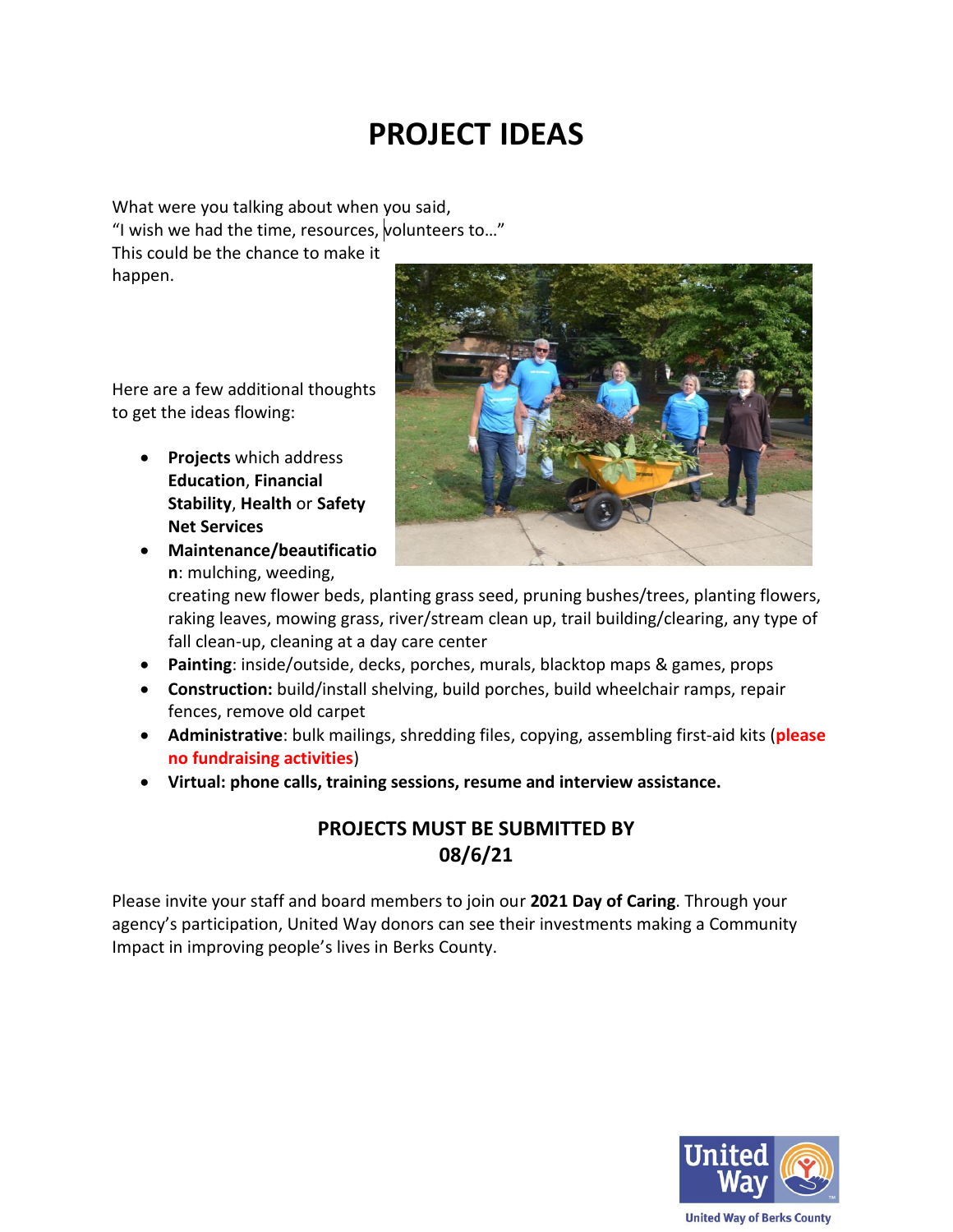## **REGISTERING IN e-Volunteer**

Day of Caring will be managed through our eVolunteer software. If your agency is not registered on the new website, please follow step-by-step directions below. Your agency must be registered before submitting a project. **If your agency has already registered, skip to "Post A Day of Caring Project".**

#### **REGISTRATION DIRECTIONS (***New Agency***)**

#### **Before starting, make sure you have the following information on-hand**

- Volunteer Coordinator's up-to-date email, phone number & address
- Agency mission statement
- Agency description of services statement
- Title of listings, descriptions, and dates (where applicable)

#### **Creating an account:**

- 1. Go to <https://ecommunity.uwberks.org/crm/Start.jsp>
- 2. Follow the link to register
- 3. Fill out the form and submit. You will be contacted when your account has been created

#### **Creating your organizational profile:**

- 1. Select Organization from the top menu to fill out or confirm your organization's information
- 2. Organization Contacts are individuals other than the Volunteer Administrator who will be the point of contact for a volunteer opportunity
- 3. Organization Profile allows you to enter your History, Mission Statement and Agency **Description**

When complete, this information is transferred to the Volunteer Center for approval. You may have to wait 24 hours to post your Day of Caring project.



**United Way of Berks County**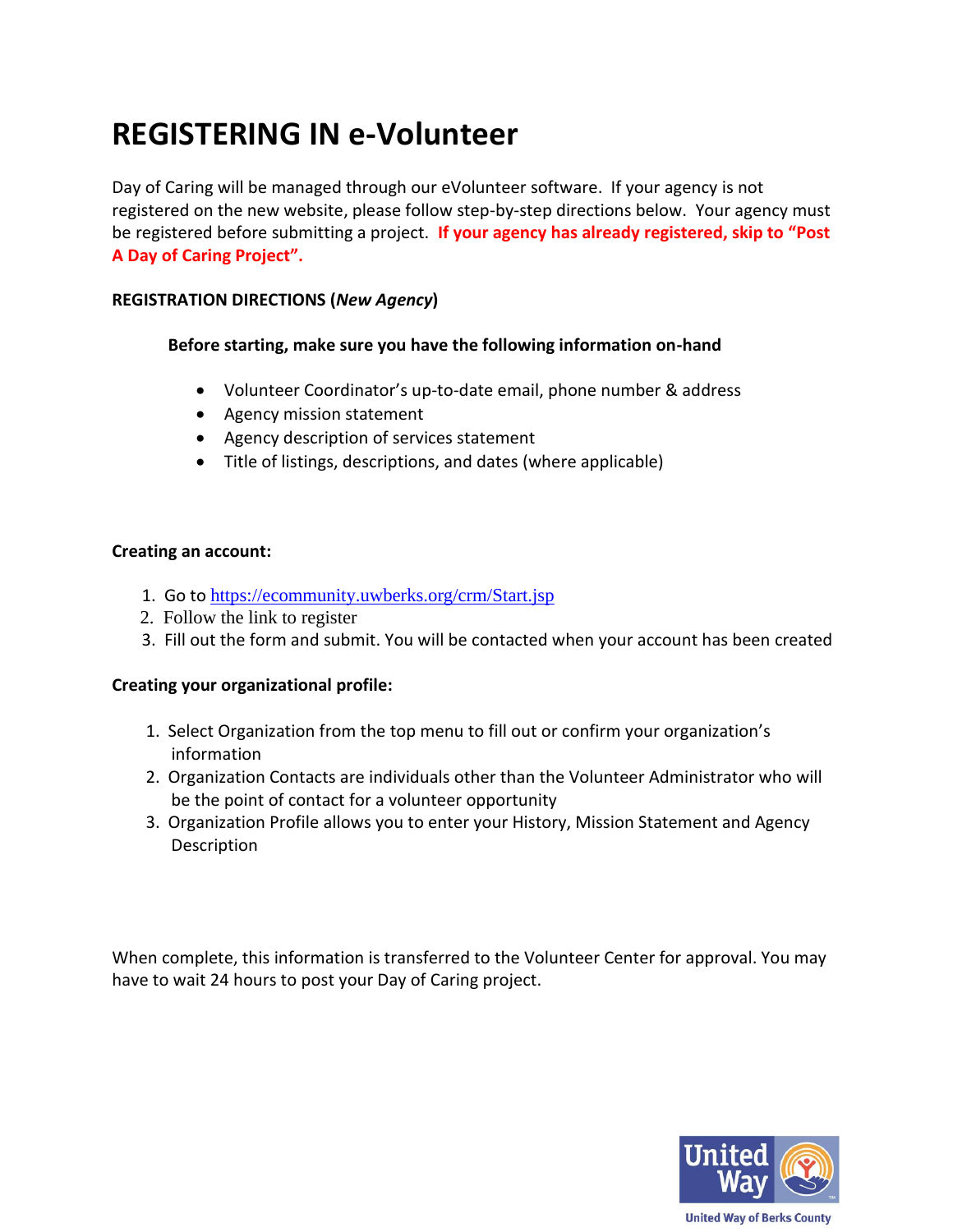## **POST A DAY OF CARING PROJECT**

Go to <https://ecommunity.uwberks.org/crm/Start.jsp>

Enter User ID and Password - If this is your first time logging in, select "Forgot User ID or password" and complete form to create your new password (your user ID is your individual agency e-mail)

Select Opportunities from the top menu

Click *on Add* You will be adding your project like a regular volunteer opportunity

#### **Step 1: Create a Project Opportunity**

- 1. Enter "Title". Use descriptive words for the headline, i.e., serving meals, painting, gardening, etc. This will make it easier for volunteers to search for a project and know exactly what it is you want done.
- 2. Enter "Description". Enter more details about your project; volunteers will read your description.
- 3. Enter "Contact"
- **4.** Enter Day of Caring Date **09/14/2021**
- **5.** Enter Maximum Number of Volunteers **Click DO NOT EXCEED Maximum Referred/Assigned Volunteers**
- 6. Minimum age should be **18 years** for this event
- 7. Requirements Provide information such as whether volunteers should bring their own gloves, lunch etc. or if background clearances are necessary for the day
- **8.** Supplied by Agency **Please indicate if you are providing individually packaged lunch for the volunteers. NO buffet style lunches.**
- **9.** Address **Enter the actual address of project**, **not your organization**, **if the project will be held in another location**

#### **10. IMPORTANT! Events - Click the Day of Caring (9/14/21) box**

(Note: Projects are to be completed on Day of Caring from 9:00am–3:00 pm. It is up to you to schedule additional days to complete the project if needed or if you need to reschedule due to weather). Sometimes a company will ask to volunteer another day that week.

- **11.** Click One Time
- **12.** Click *Add*

You're finished! As a reminder, **you can create more than one project!** If you have additional projects to enter, **start at** *opportunity* again*.* Your project will then be sent to the Volunteer Center for approval. Projects may not become available to the public until the following day.

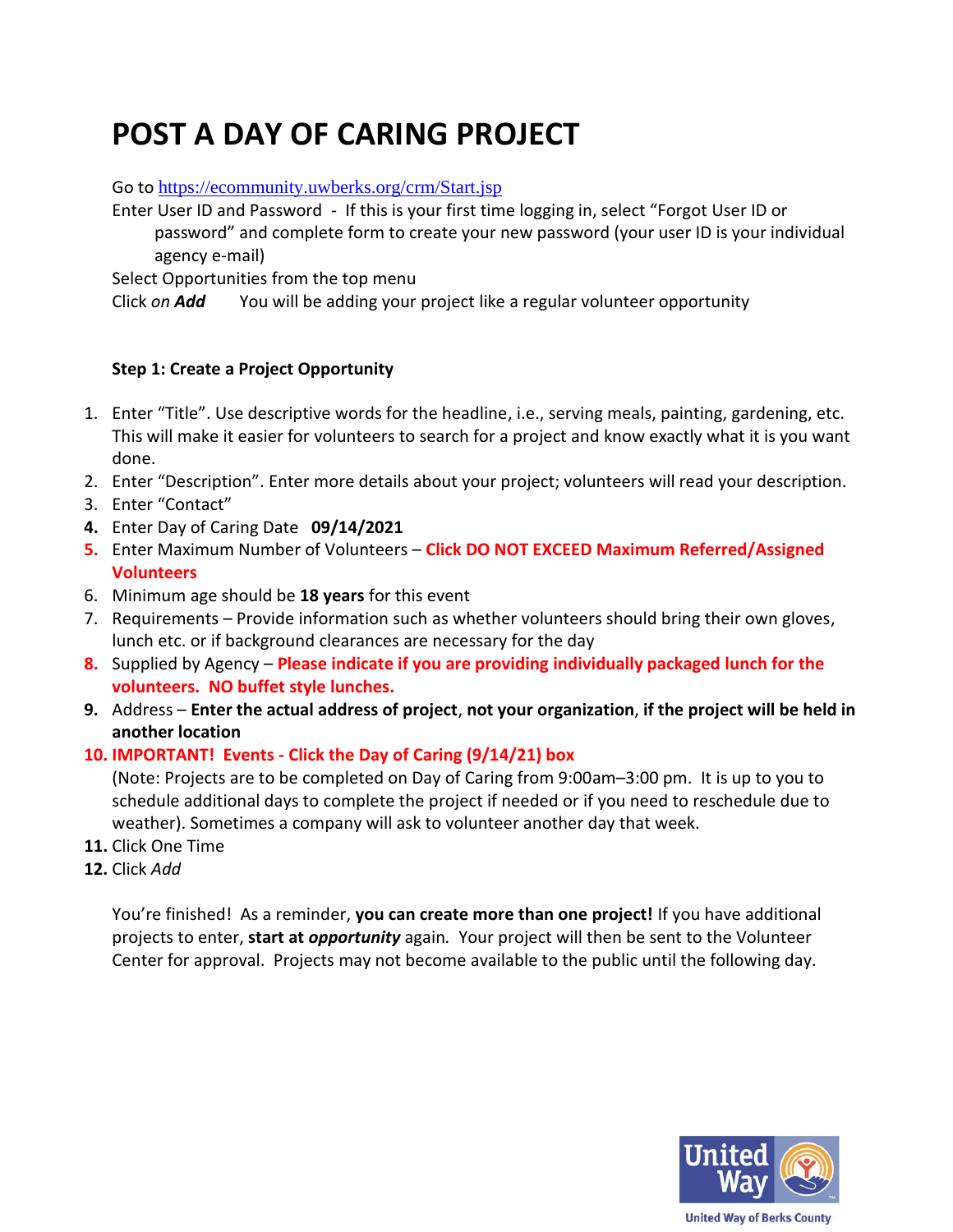# **AFTER REGISTRATION/POSTING…WHAT NEXT?**

United Way of Berks County promotes Day of Caring during Campaign Planning Workshops, via Facebook, newsletters and to companies who have active United Way at Work committees.

Once approved, your project(s) will be visible in eVolunteer on the United Way website. Starting **8/9/21**, companies will begin registering volunteers for Agency projects. Upon registration, Volunteer Group Team Leaders will receive project registration confirmation which will include your project and contact information. Volunteer Group Team Leaders are asked to contact you directly to work out specific details for your Day of Caring project. You will also receive an e-mail when a company or volunteer has selected your project.

## **COMMUNICATING WITH YOUR VOLUNTEER TEAM**

This is perhaps the most important aspect of a successful Day of Caring project. Once your project is chosen, it is **entirely up to the agency and team to communicate about the details**.

- Continually monitor your projects on our website and contact the Volunteer Group Team Leader registered for your project(s)
- Access your Group Team Leader and Volunteer list by logging in to the website, select Opportunities from the top menu, then click the "volunteer list" icon to the right of the opportunity

Provide the following to your Volunteer Group Team Leader(s):

- Specific details of the project
- **COVID volunteer waiver form (will be sent closer to DOC)**
- **COVID volunteer agency guidelines (if you do not have one we can send one)**
- Limitations, restrictions or special needs of volunteers (physical or dietary)
- **Materials list (i.e., what you will provide and what you may request volunteers to bring such as garden gloves, masks etc.)**
- Inclement weather plans
- Dress code
- Lunch options (if applicable) **must be individually packaged**
- Parking for volunteers
- Meeting time and place
- Exchange primary contact & emergency contact information
- Potential risk & safety plan arrangements
- Locations of first aid kits and restrooms
- Ensure Team Leader(s) have the correct address to the site project

Additional options:

- Discuss and distribute information obtained to staff, as appropriate
- Create name tags (if desired)
- Confirm staff assignments and meeting times

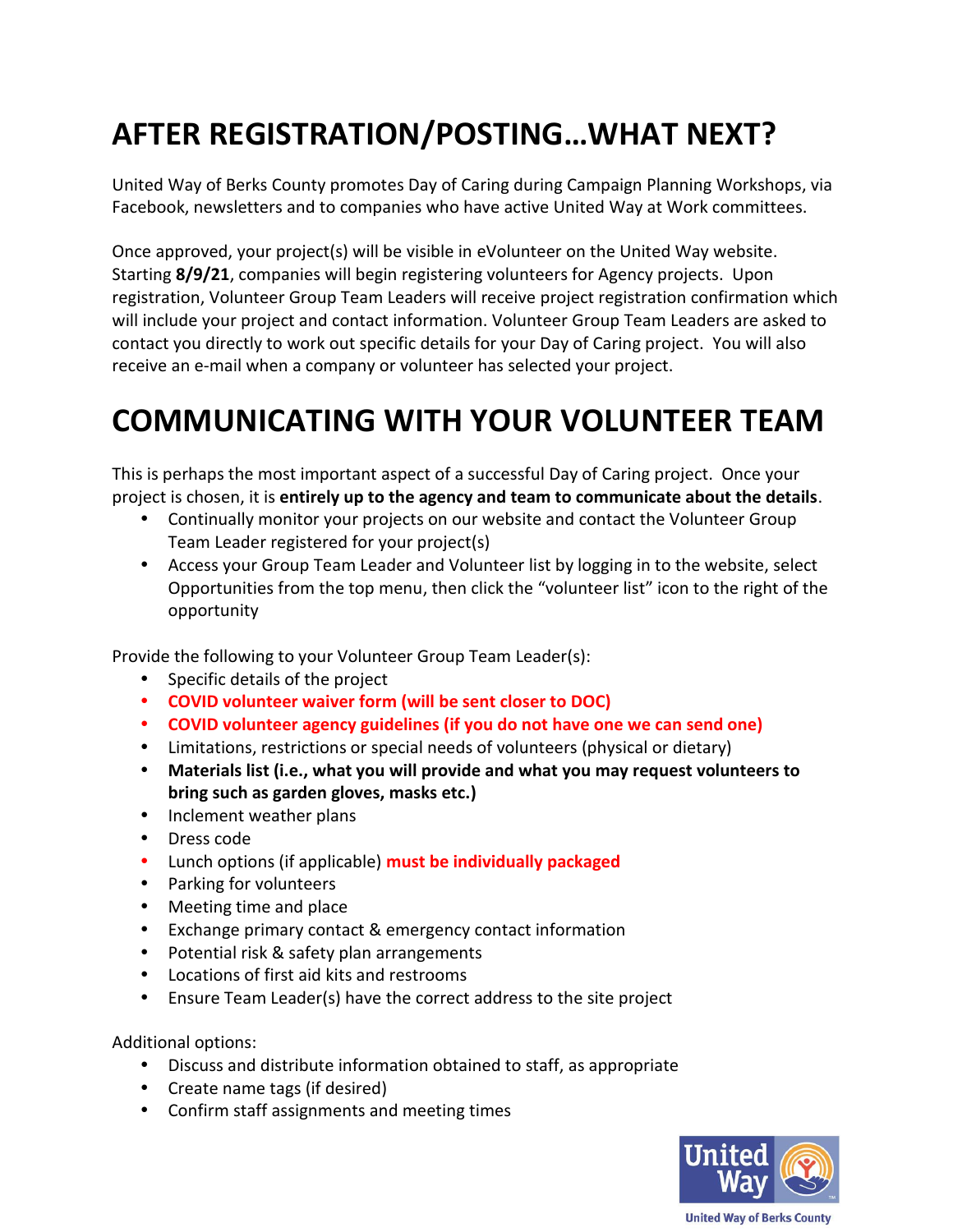### **WHAT IF IT RAINS?**

United Way of Berks County's Day of Caring will be held **rain or shine Tuesday, September 14, 2021.** Hundreds of volunteers will work on community projects from 9:00 a.m. - 3:00 p.m. Many projects involve outdoor activities or will take place in an open space.

If it RAINS, the following steps should be taken:

1. It is up to the **agency** to decide whether or not the projects can reasonably be accomplished. The decision to cancel must be made by **7:30 a.m. on the Day of Caring.**



- 2. The **agency** must contact the volunteer team leader(s) or coordinator(s) noted on the project prior to 8:00 a.m. to cancel. You will want to exchange cell phone numbers with the volunteer coordinator(s) prior to the event date.
- 3. The **volunteer coordinator or team leader** is responsible for notifying all individuals on their team if the project is cancelled due to rain.
- 4. If the **agency project coordinator** has not contacted all volunteer team leaders and individual volunteers by 8:00 a.m., he/she **must go to the site and remain there until 10:00 a.m.** to let anyone who might show up know that the project has been cancelled.
- 5. It is up to the **agency and volunteer team(s)** to decide whether or not to complete the task(s) at another time.